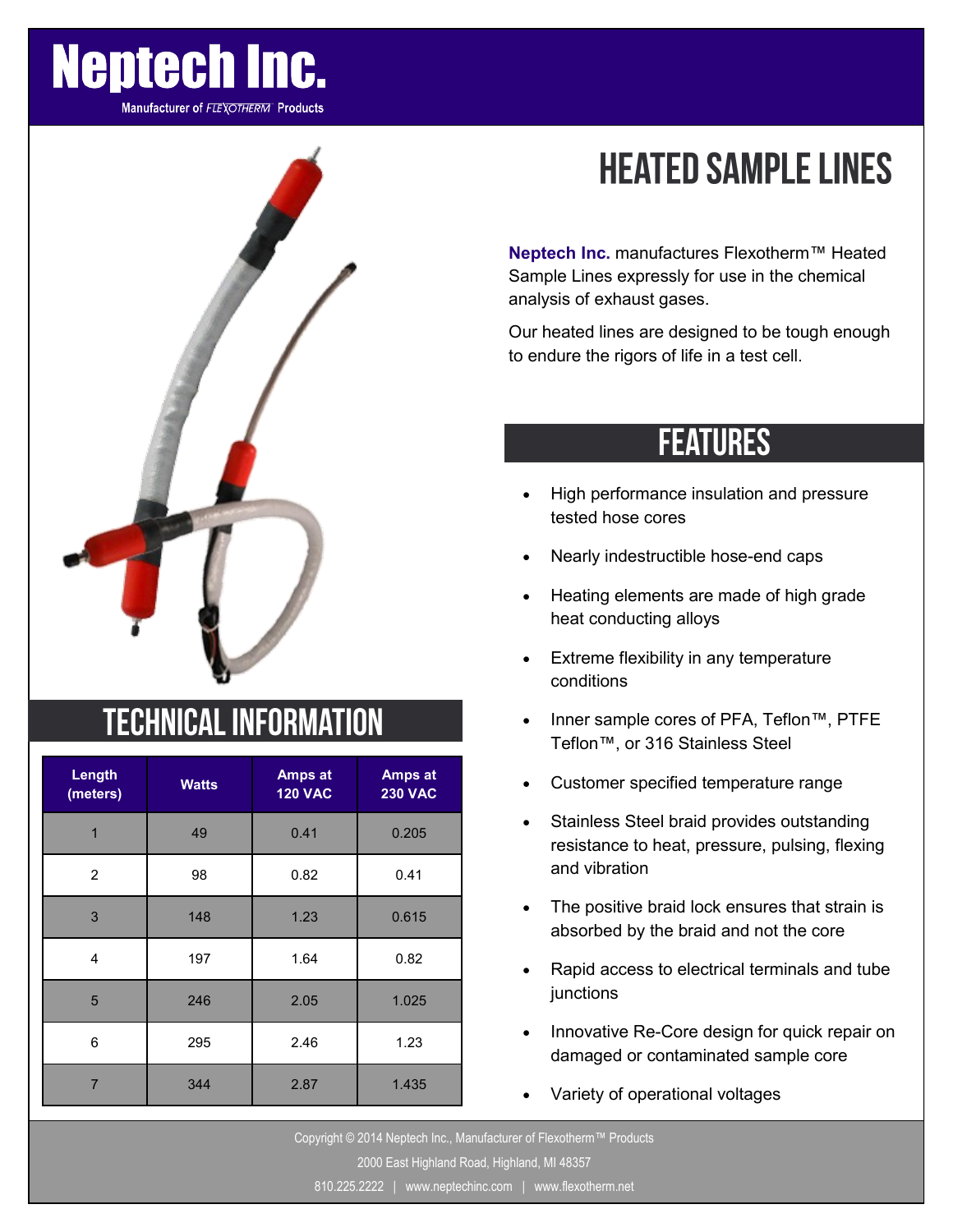

### **HEATED SAMPLE LINES**



810.225.2222 | www.neptechinc.com | www.flexotherm.net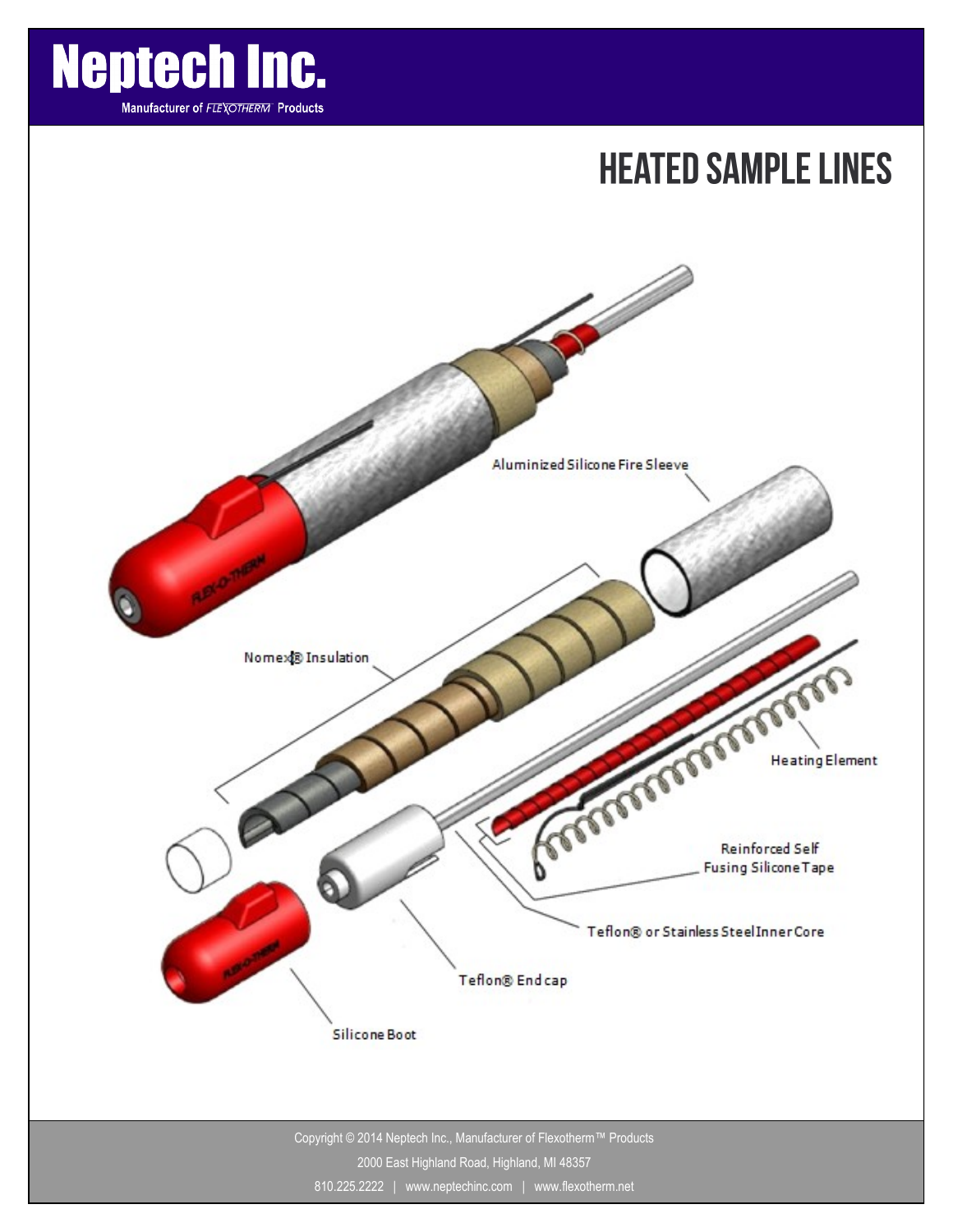# **Neptech Inc.**

Manufacturer of FLEXOTHERM Products

## **HEATED SAMPLE LINES**

| <b>Tube</b><br><b>Series</b><br><b>Material</b>                                                                    | Tube<br><b>Sensor</b><br><b>Voltage</b><br><b>Size</b><br><b>Type</b>                                                                                                                                                              | <b>Operational</b><br><b>Temperature</b> | <b>Exterior</b><br><b>Sleeve</b><br>Type                                                                                                                                                                                                                                                    | Port<br><b>Type</b> | <b>Options</b> | <b>Line</b><br>Length | Lead<br>Length |  |
|--------------------------------------------------------------------------------------------------------------------|------------------------------------------------------------------------------------------------------------------------------------------------------------------------------------------------------------------------------------|------------------------------------------|---------------------------------------------------------------------------------------------------------------------------------------------------------------------------------------------------------------------------------------------------------------------------------------------|---------------------|----------------|-----------------------|----------------|--|
| <b>Series</b>                                                                                                      | <b>GT</b> - Operates at 376°F $\pm$ 20°F (191°C $\pm$ 11°C)<br>GD - Operates at 257°F (125°C)<br>GS - Designed to Customer Supplied Specifications                                                                                 |                                          |                                                                                                                                                                                                                                                                                             |                     |                |                       |                |  |
| <b>Tube Material</b><br>(Non SS Overbraid Teflon®<br><b>Product Available)</b>                                     | $E$ - PTFE Teflon $@$<br>PE - PEEK<br>S - 316 Stainless Steel<br><b>EPS - Electropolished Stainless Steel</b>                                                                                                                      |                                          | <b>P</b> - PFA Teflon $\circledR$<br>$F - FEP$<br>CS - Corrugated Stainless Steel (specify size)<br>N11 - Nylon 11 (specify size)                                                                                                                                                           |                     |                |                       |                |  |
| <b>Tube Size</b>                                                                                                   | <b>Teflon®</b><br>4/2 - 1/4" O.D. x 1/8" I.D. (0.635cm x 0.318cm)<br>4/3 - 1/4" O.D. x 3/16" I.D. (0.635cm x 0.476cm)<br>6/4 - 3/8" O.D. x $1/4$ " I.D. (0.953cm x 0.635cm)<br>6/5 - $3/8$ " O.D. x 5/16" I.D. (0.953cm x 0.794cm) |                                          | <b>Stainless Steel</b><br>4 - 1/4" O.D. x 0.035" Wall (0.635cm x 0.089cm)<br>6 - 3/8" O.D. x 0.035" Wall (0.953cm x 0.089cm)<br>8 - 1/2" O.D. x 0.035" Wall (1.27cm x 0.089cm)                                                                                                              |                     |                |                       |                |  |
| <b>Voltage</b>                                                                                                     | <b>Power</b><br>A - 110 / 115 / 120 VAC<br><b>B-208 VAC</b><br>C - 220 / 230 / 240 VAC<br>$D - 440 / 450 / 460$ VAC                                                                                                                |                                          | <b>Power Connector</b><br>A - 7 Pin AMP™ (Power Pins 3-5) 10 Amp Max Load<br>T - Mini Twist Lock (NEMA ML2-15) (standard)<br>W - Straight-Blade (NEMA 5-15) (typical wall outlet)<br>M - Molex 3-Pin<br>N - None, Flying Leads<br>S - Special / Custom (specify NEMA code or Connector P/N) |                     |                |                       |                |  |
| <b>Sensor Type</b><br>and Placement                                                                                | E - E-Type Thermocouple<br>N - T/C Non-Lead Side<br>J - J-Type Thermocouple<br>K - K-Type Thermocouple<br>L - Lead Side<br>$R - RTD$                                                                                               |                                          |                                                                                                                                                                                                                                                                                             |                     |                |                       |                |  |
| <b>Operational</b><br><b>Temperature</b>                                                                           | (please specify °F or °C)<br>Specify in Degrees                                                                                                                                                                                    |                                          |                                                                                                                                                                                                                                                                                             |                     |                |                       |                |  |
| <b>Exterior Sleeve</b><br><b>Type</b>                                                                              | M - Black Mesh<br>S - Aluminized Rust-Red Silicone<br>CT - Corrugated Tubing                                                                                                                                                       |                                          | A - Aluminized Gray Silicone<br>AC - Armored Cover                                                                                                                                                                                                                                          |                     |                |                       |                |  |
| <b>Port Type</b>                                                                                                   | MX - Mex (specify size, length, etc.)<br>8MS - 8mm Tube Stub<br>6S - 3/8" (0.9525cm) Tube Stub<br>$4S - 1/4"$                                                                                                                      |                                          |                                                                                                                                                                                                                                                                                             |                     |                |                       |                |  |
| <b>Options</b>                                                                                                     | P - Profiled w/ Data (Specify Process)<br>SL - Slaved each end<br>SN - SilcoNert® Coating (Ammonia Resistant)                                                                                                                      |                                          |                                                                                                                                                                                                                                                                                             |                     |                |                       |                |  |
| <b>Line Length</b>                                                                                                 | Customer Specification (Please specify in inches or meters)                                                                                                                                                                        |                                          |                                                                                                                                                                                                                                                                                             |                     |                |                       |                |  |
| <b>Lead Length</b>                                                                                                 | Customer Specification (Please specify in inches or meters)                                                                                                                                                                        |                                          |                                                                                                                                                                                                                                                                                             |                     |                |                       |                |  |
| Copyright © 2014 Neptech Inc., Manufacturer of Flexotherm™ Products<br>2000 East Highland Road, Highland, MI 48357 |                                                                                                                                                                                                                                    |                                          |                                                                                                                                                                                                                                                                                             |                     |                |                       |                |  |

810.225.2222 | www.neptechinc.com | www.flexotherm.net